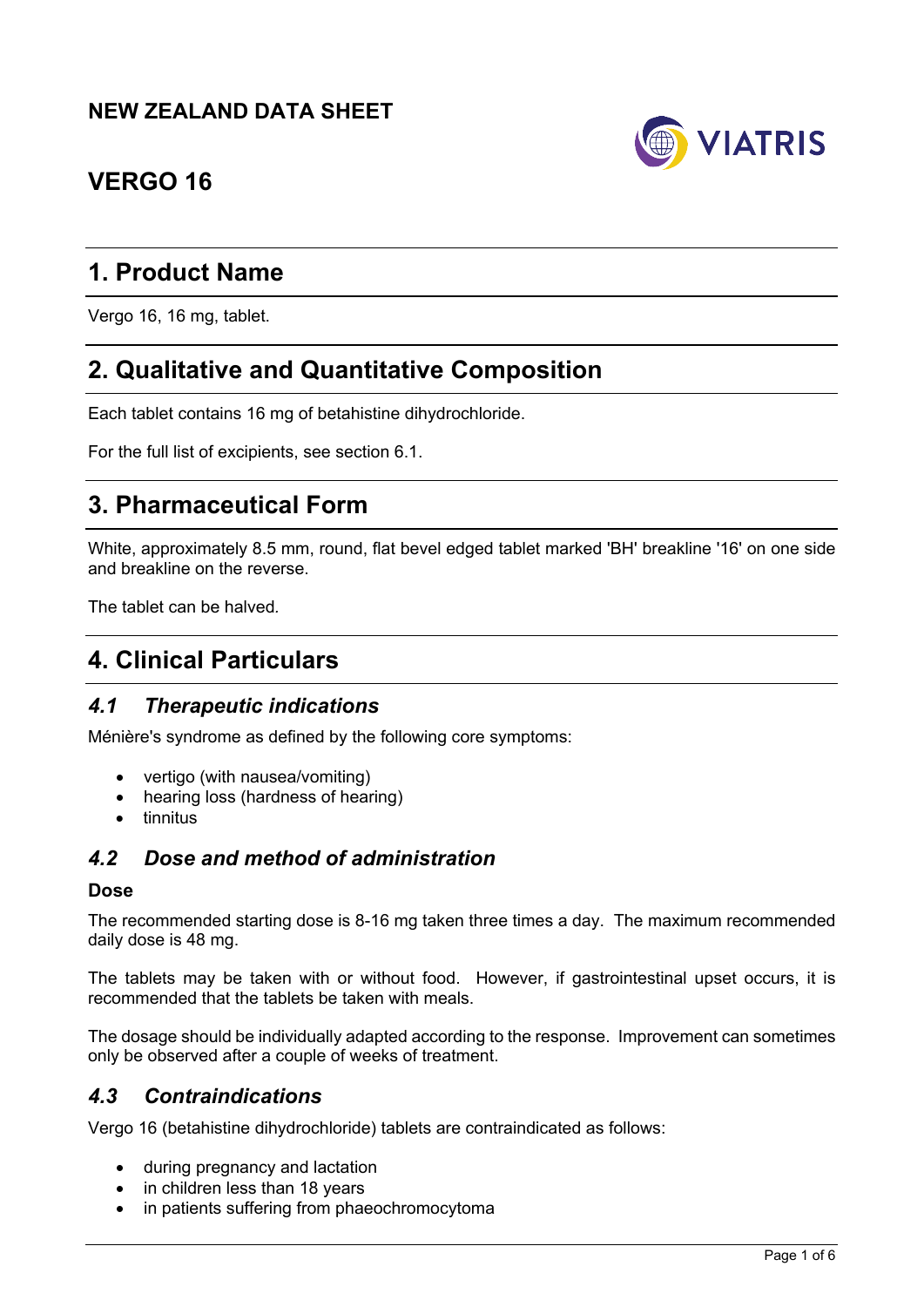- in patients with active peptic ulcer or a history of this condition
- in patients with hypersensitivity to any component of the product (see section 6.1).

### *4.4 Special warnings and precautions for use*

Patients with bronchial asthma need to be carefully monitored during therapy.

Caution should be taken in the treatment of patients receiving antihistamines (see section 4.5).

### **Use in children**

Due to lack of clinical experience, betahistine dihydrochloride should not be used in children less than 18 years (see section 4.3).

### *4.5 Interaction with other medicines and other forms of interaction*

*In vitro* data indicate an inhibition of betahistine metabolism by medicines that inhibit monoamineoxidase (MAO) including MAO subtype B (e.g. selegiline). Caution is recommended when using betahistine and MAO inhibitors (including MAO-B selective) concomitantly.

An antagonism between Vergo 16 and antihistamines could be expected on a theoretical basis. However, no such interactions have been reported.

### *4.6 Fertility, pregnancy and lactation*

### **Pregnancy**

Category B2

Betahistine dihydrochloride should not be used during pregnancy (see section 4.3) since there is insufficient data on the use of this drug during pregnancy to evaluate possible harmful effects.

Studies in animals are inadequate or may be lacking, but available data show no evidence of an increased occurrence of foetal damage.

#### **Breast-feeding**

Betahistine dihydrochloride should not be used during lactation (see section 4.3).

#### **Fertility**

Studies in animals are inadequate or may be lacking, but available data show no evidence of an increased occurrence of foetal damage.

### *4.7 Effects on ability to drive and use machines*

Betahistine is indicated for Meniere's syndrome defined by the triad of core symptoms vertigo, hearing loss, tinnitus. The disease can negatively affect the ability to drive and use machines.

Betahistine is presumed to be safe or unlikely to produce an effect on the ability to drive or use machinery.

### *4.8 Undesirable effects*

Most of the reported adverse reactions pertain to the skin, gastrointestinal tract, body as a whole, nervous system, respiratory system and cardiovascular system.

Events are listed within body systems and categorised by frequency according to the following definitions:

*Common (frequency ≥ 1 and <10%) Uncommon (frequency ≥ 0.1% and <1%)*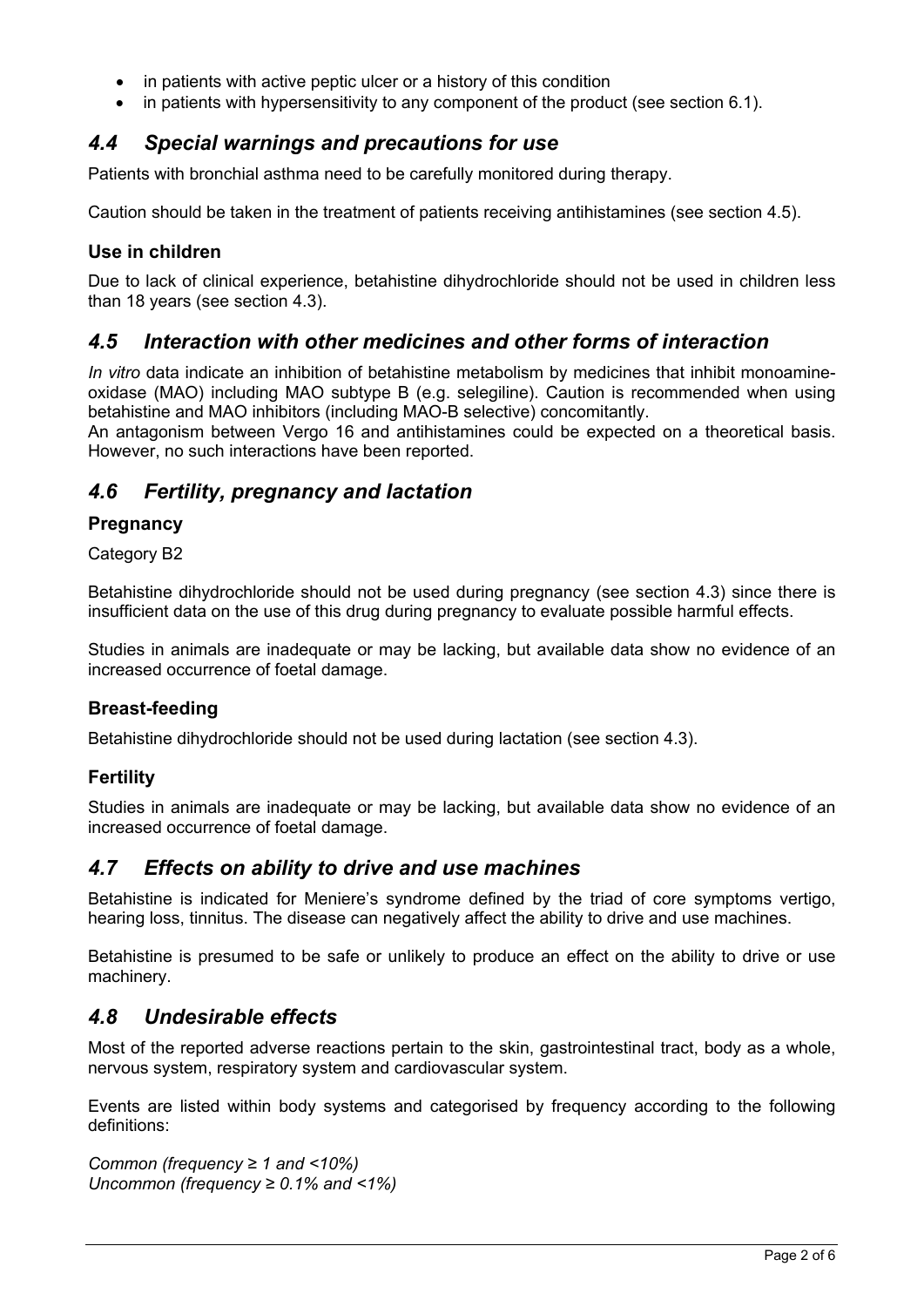*Rare (frequency ≥ 0.01% and < 0.1%) Very rare (frequency < 0.01%)*

| tissue disorders:               | <b>Skin and subcutaneous</b> Rare: various types of rash, pruritis and urticaria/angioneurotic<br>oedema. These reactions are probably related to the histamine like<br>structure of betahistine.<br>There was a single case of Stevens Johnson syndrome.                                                                                              |
|---------------------------------|--------------------------------------------------------------------------------------------------------------------------------------------------------------------------------------------------------------------------------------------------------------------------------------------------------------------------------------------------------|
| Body as a whole:                | Rare: tiredness and malaise.                                                                                                                                                                                                                                                                                                                           |
| <b>Gastrointestinal system:</b> | Common: nausea and dyspepsia<br>Rare: vomiting, diarrhoea, abdominal distension, bloating and<br>epigastric pain have been reported. These symptoms were usually<br>mild.<br>Gastrointestinal disturbances may be relieved by reducing the dose<br>or by taking betahistine with meals.                                                                |
| Nervous system:                 | Common: headache<br>Rare: dizziness<br>Very rare: convulsions, somnolence, confusion and hallucinations.<br>Some of these symptoms may also be observed as part of the<br>disease condition and are usually resolved without changes to the<br>treatment schedule.<br>Patients with neurological events usually presented with confounding<br>factors. |
| Cardiovascular system:          | Very rare: vasodilation, postural hypotension and tachycardia.                                                                                                                                                                                                                                                                                         |
| <b>Respiratory system:</b>      | Very rare: dyspnoea, asthma and bronchospasms (see section 4.4)                                                                                                                                                                                                                                                                                        |

**Immune system disorders** Hypersensitivity reactions, e.g. anaphylaxis have been reported

#### **Reporting of suspected adverse reactions**

Reporting suspected adverse reactions after authorisation of the medicine is important. It allows continued monitoring of the benefit/risk balance of the medicine. Healthcare professionals are asked to report any suspected adverse reactions https://nzphvc.otago.ac.nz/reporting/.

### *4.9 Overdose*

*Symptoms:* There have been a few cases of overdosage reported. Although in most cases no overdose symptoms were reported, some patients have experienced mild to moderate symptoms of overdosage including nausea, dry mouth, epigastric pain and sleepiness at doses above 200 mg. A case of convulsion was reported at a dose of 728 mg. In all cases recovery was complete.

*Treatment:* Treatment should include standard supportive measures.

For further advice on management of overdose please contact the National Poisons Information Centre (0800 POISON or 0800 764 766).

# **5. Pharmacological Properties**

### *5.1 Pharmacodynamic properties*

Pharmacotherapeutic group: Antivertigo preparation, ATC code: N07CA01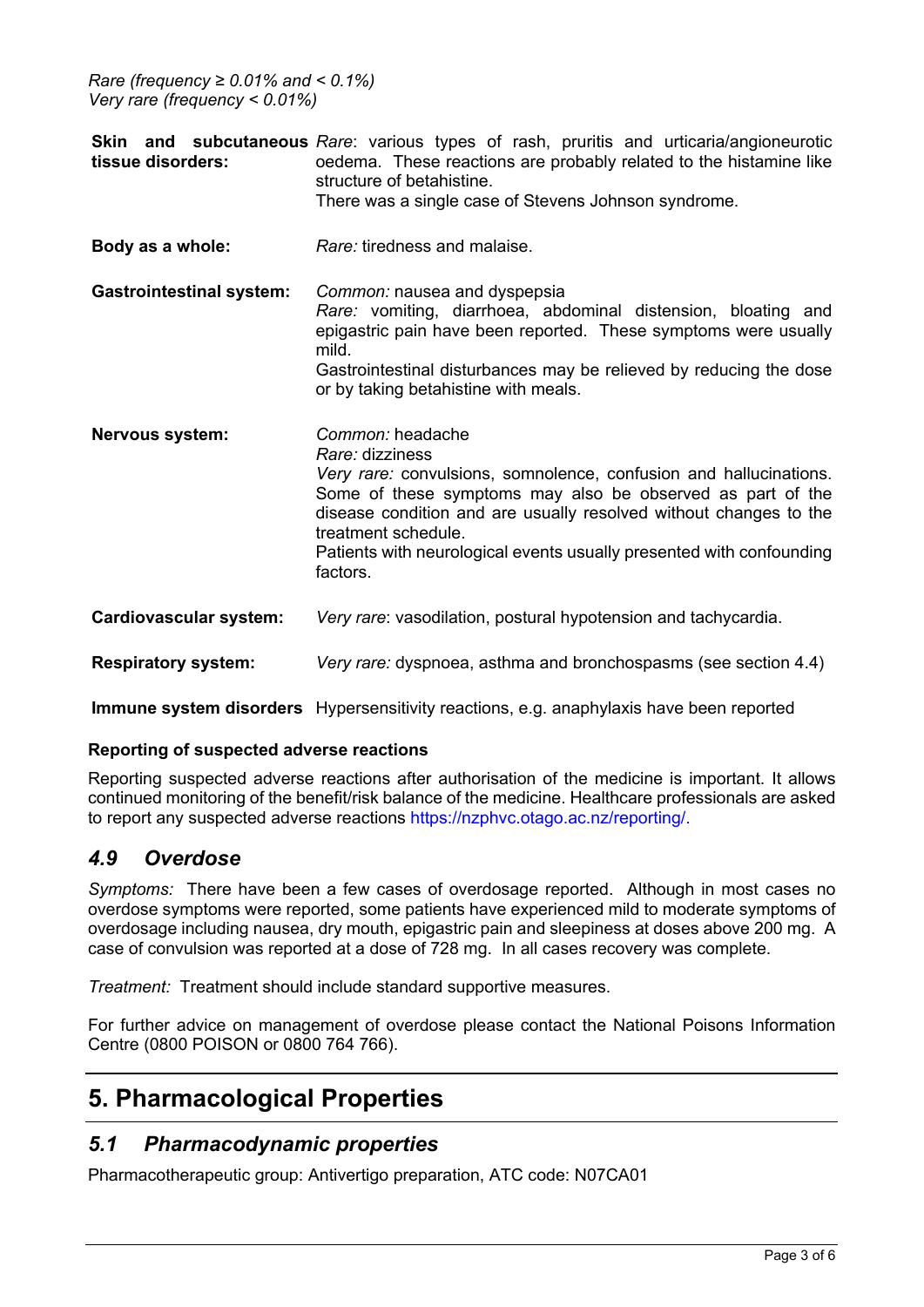#### **Mechanism of action**

The mechanism of action of betahistine is only partly understood. There are several plausible hypotheses that are supported by animal studies and human data:

#### *Betahistine affects the histaminergic system*

Betahistine acts both as a partial histamine  $H_1$ -receptor agonist and histamine  $H_3$ -receptor antagonist also in neuronal tissue, and has negligible  $H_2$ -receptor activity. Betahistine increases histamine turnover and release by blocking presynaptic  $H_3$ -receptors and inducing  $H_3$ -receptor downregulation.

#### *Betahistine may increase blood flow to the cochlear region as well as to the whole brain*

Pharmacological testing in animals has shown that the blood circulation in the striae vascularis of the inner ear improves, probably by means of a relaxation of the precapillary sphincters of the microcirculation of the inner ear. Betahistine was also shown to increase cerebral blood flow in humans.

#### *Betahistine facilitates vestibular compensation*

Betahistine accelerates the vestibular recovery after unilateral neurectomy in animals, by promoting and facilitating central vestibular compensation; this effect characterized by an upregulation of histamine turnover and release, is mediated via the  $H_3$  Receptor antagonism. In human subjects, recovery time after vestibular neurectomy was also reduced when treated with betahistine.

#### *Betahistine alters neuronal firing in the vestibular nuclei*

Betahistine was also found to have a dose dependent inhibiting effect on spike generation of neurons in lateral and medial vestibular nuclei.

#### **Pharmacodynamic effects**

The pharmacodynamic properties as demonstrated in animals may contribute to the therapeutic benefit of betahistine in the vestibular system.

The efficacy of betahistine was shown in studies in patients with Ménière's disease as was demonstrated by improvements in severity and frequency of vertigo attacks.

### *5.2 Pharmacokinetic properties*

#### **Absorption**

Orally administered betahistine is readily and almost completely absorbed from all parts of the gastrointestinal tract. After absorption, the drug is rapidly and almost completely metabolized into 2 pyridylacetic acid. Plasma levels of betahistine are very low. Pharmacokinetic analyses are therefore based on 2-PAA measurements in plasma and urine.

Under fed conditions Cmax is lower compared to fasted conditions. However, total absorption of betahistine is similar under both conditions, indicating that food intake only slows down the absorption of betahistine.

#### **Distribution**

The percentage of betahistine that is bound by blood plasma proteins is less than 5 %.

#### **Biotransformation**

After absorption, betahistine is rapidly and almost completely metabolized into 2-PAA (which has no pharmacological activity).

After oral administration of betahistine the plasma (and urinary) concentration of 2-PAA reaches its maximum 1 hour after intake and declines with a half-life of about 3.5 hours.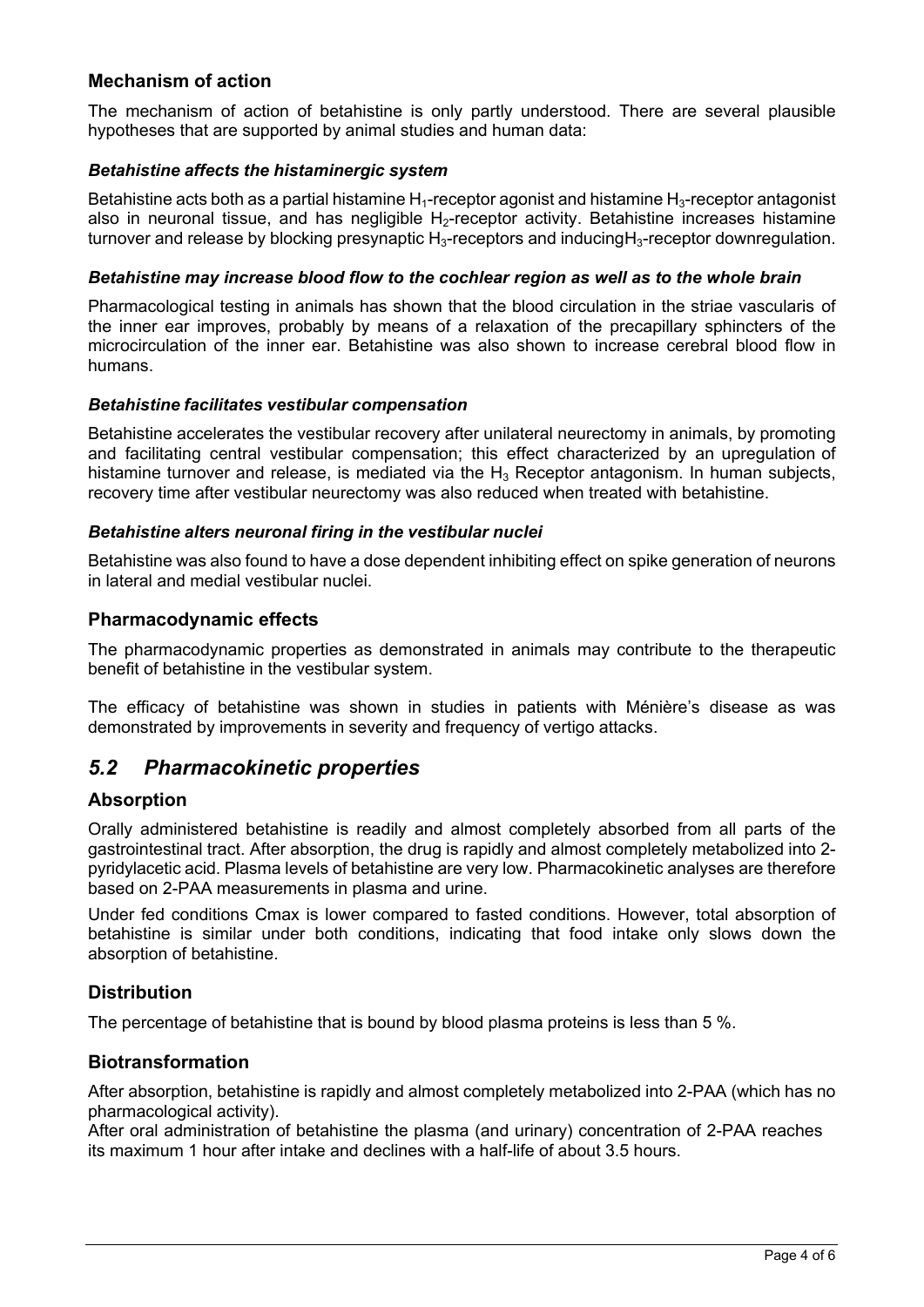### **Elimination**

2-PAA is readily excreted in the urine. In the dose range between 8 and 48 mg, about 85% of the original dose is recovered in the urine. Renal or fecal excretion of betahistine itself is of minor importance.

### **Linearity**

Recovery rates are constant over the oral dose range of  $8 - 48$  mg indicating that the pharmacokinetics of betahistine are linear, and suggesting that the involved metabolic pathway is not saturated.

### *5.3 Preclinical safety data*

### **Carcinogenicity/ Mutagenicity**

No animal data is available on the carcinogenic or mutagenic potential of betahistine.

### **Fertility**

Studies in animals are inadequate or may be lacking, but available data show no evidence of an increased occurrence of fetal damage.

# **6. Pharmaceutical Particulars**

### *6.1 List of excipients*

Vergo 16 tablet also contains:

- Cellulose microcrystalline
- **•** Mannitol
- Talc
- Colloidal anhydrous silica
- Citric acid mohohydrate

### *6.2 Incompatibilities*

Not applicable.

### *6.3 Shelf life*

2 years.

### *6.4 Special precautions for storage*

Store at or below 25°C, protect from light.

### *6.5 Nature and contents of container*

PP bottles of 100 tablets.

PVC, PVdC blister packs of 25 tablets and 84 tablets.

Not all pack types or pack sizes may be marketed.

### *6.6 Special precautions for disposal*

Not applicable.